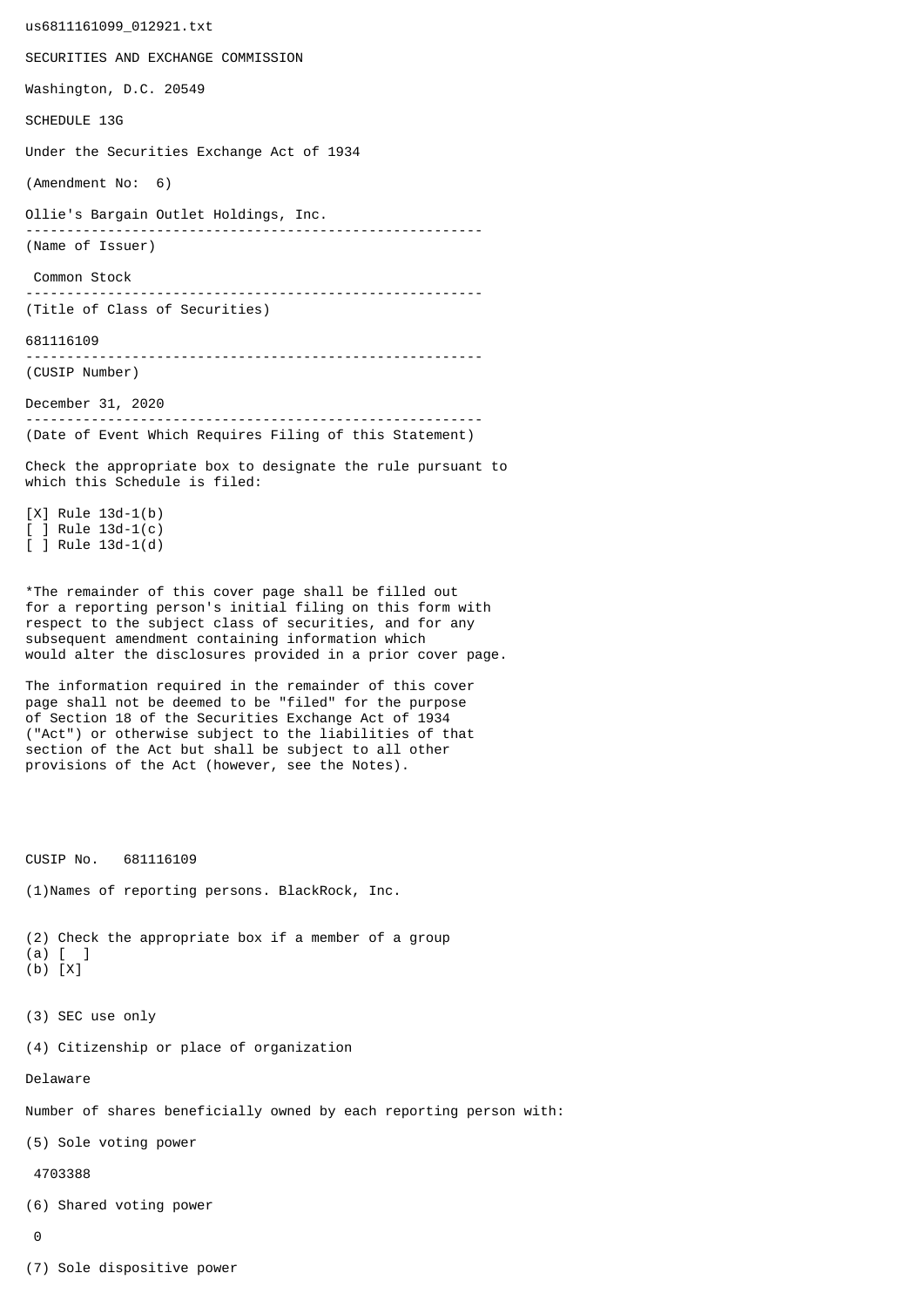```
 4880758
```

```
(8) Shared dispositive power
 \boldsymbol{\Theta}(9) Aggregate amount beneficially owned by each reporting person
  4880758
(10) Check if the aggregate amount in Row (9) excludes certain shares
(11) Percent of class represented by amount in Row 9
  7.5%
(12) Type of reporting person
HC
Item 1.
Item 1(a) Name of issuer:
                                         -----------------------------------------------------------------------
Ollie's Bargain Outlet Holdings, Inc.
Item 1(b) Address of issuer's principal executive offices:
-----------------------------------------------------------------------
6295 ALLENTOWN BOULEVARD, SUITE 1
HARRISBURG PA 17112
Item 2.
2(a) Name of person filing:
               ----------------------------------------------------------------------
BlackRock, Inc.
2(b) Address or principal business office or, if none, residence:
 -----------------------------------------------------------------------
BlackRock, Inc.
55 East 52nd Street
New York, NY 10055
2(c) Citizenship:
                             --------------------------------------------------------------------
 See Item 4 of Cover Page
2(d) Title of class of securities:
                                       -------------------------------------------------------------------
 Common Stock
2(e) CUSIP No.:
See Cover Page
Item 3.
If this statement is filed pursuant to Rules 13d-1(b), or 13d-2(b) or (c),
check whether the person filing is a:
[ ] Broker or dealer registered under Section 15 of the Act;
[ ] Bank as defined in Section 3(a)(6) of the Act;
  ] Insurance company as defined in Section 3(a)(19) of the Act;
[ ] Investment company registered under Section 8 of the
```
[ ] An investment adviser in accordance with Rule  $13d-1(b)(1)(ii)(E)$ ;

Investment Company Act of 1940;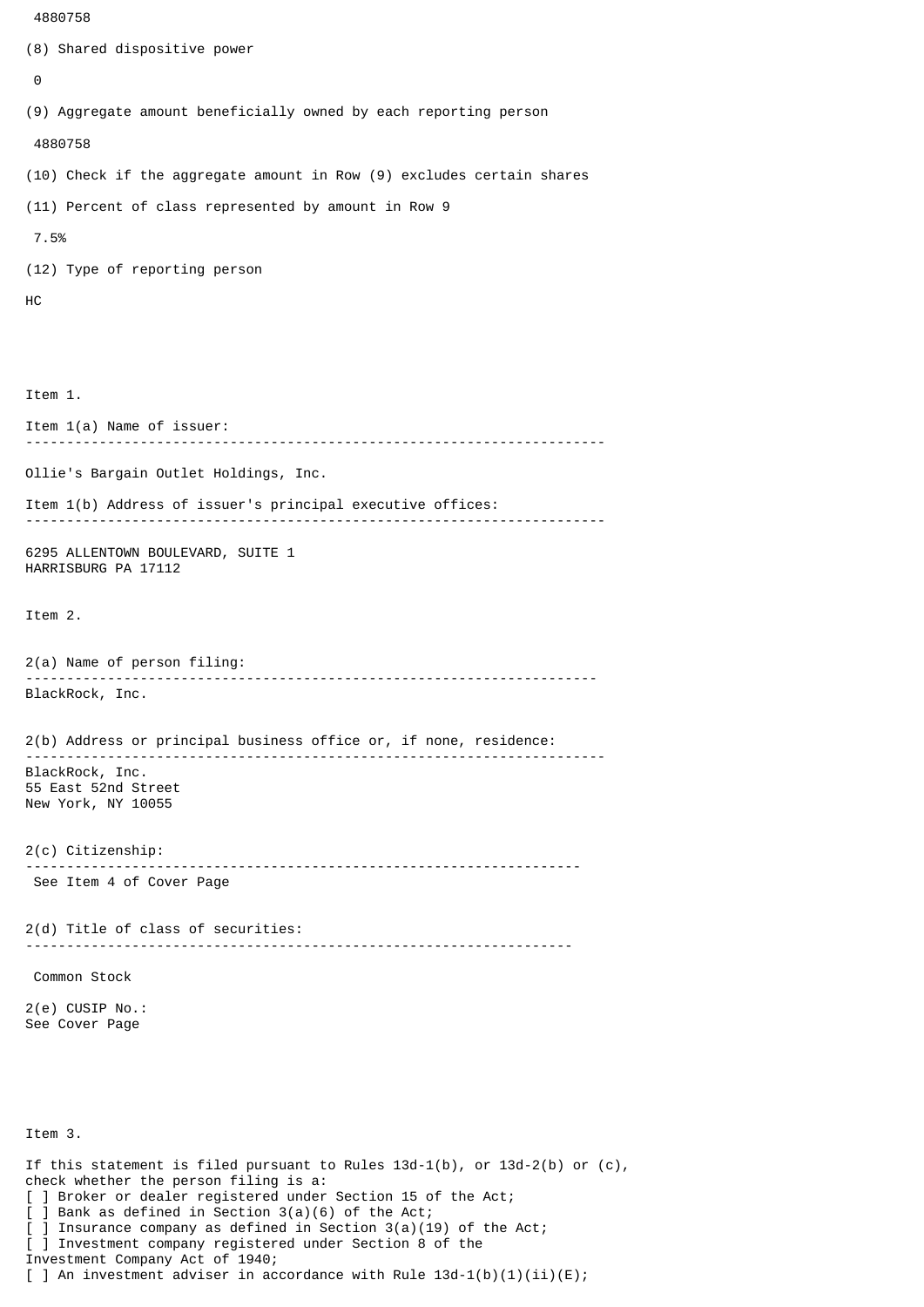[ ] An employee benefit plan or endowment fund in accordance with Rule  $13d-1(b)(1)(ii)(F);$ [X] A parent holding company or control person in accordance with Rule  $13d-1(b)(1)(ii)(G);$ [ ] A savings associations as defined in Section 3(b) of the Federal Deposit Insurance Act (12 U.S.C. 1813); [ ] A church plan that is excluded from the definition of an investment company under section  $3(c)(14)$  of the Investment Company Act of 1940; [ ] A non-U.S. institution in accordance with Rule 240.13d-1(b)(1)(ii)(J);  $\lceil$  ] Group, in accordance with Rule 240.13d-1(b)(1)(ii)(K). If filing as a non-U.S. institution in accordance with Rule  $240.13d-1(b)(1)(ii)(J)$ , please specify the type of institution: Item 4. Ownership Provide the following information regarding the aggregate number and percentage of the class of securities of the issuer identified in Item 1. Amount beneficially owned: 4880758 Percent of class 7.5% Number of shares as to which such person has: Sole power to vote or to direct the vote 4703388 Shared power to vote or to direct the vote  $\Theta$ Sole power to dispose or to direct the disposition of 4880758 Shared power to dispose or to direct the disposition of  $\Omega$ 

Item 5.

Ownership of 5 Percent or Less of a Class. If this statement is being filed to report the fact that as of the date hereof the reporting person has ceased to be the beneficial owner of more than 5 percent of the class of securities, check the following [ ].

Item 6. Ownership of More than 5 Percent on Behalf of Another Person

 If any other person is known to have the right to receive or the power to direct the receipt of dividends from, or the proceeds from the sale of, such securities, a statement to that effect should be included in response to this item and, if such interest relates to more than 5 percent of the class, such person should be identified. A listing of the shareholders of an investment company registered under the Investment Company Act of 1940 or the beneficiaries of employee benefit plan, pension fund or endowment fund is not required.

 Various persons have the right to receive or the power to direct the receipt of dividends from, or the proceeds from the sale of the common stock of Ollie's Bargain Outlet Holdings, Inc.. No one person's interest in the common stock of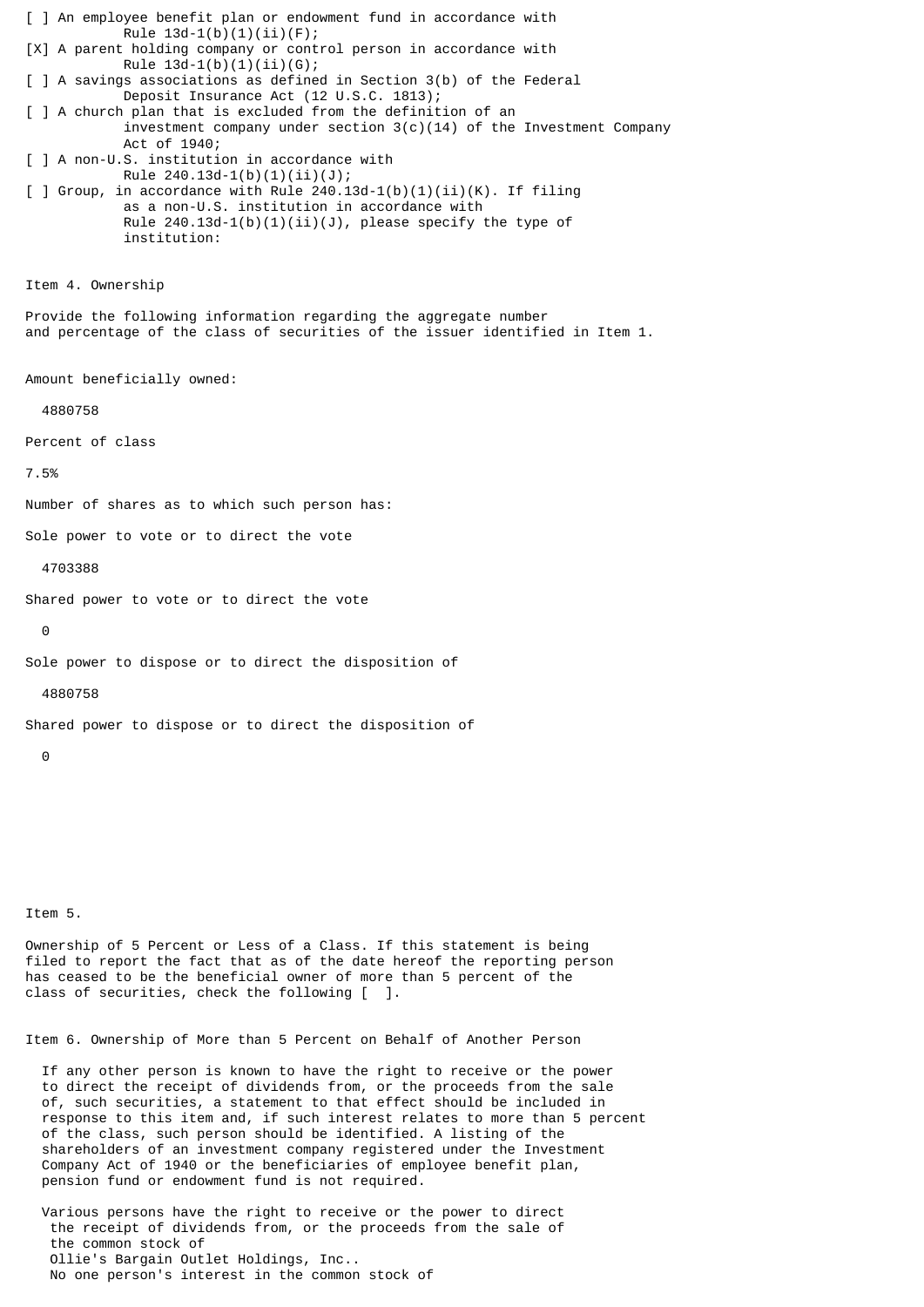Ollie's Bargain Outlet Holdings, Inc. is more than five percent of the total outstanding common shares.

Item 7. Identification and Classification of the Subsidiary Which Acquired the Security Being Reported on by the Parent Holding Company or Control Person.

See Exhibit A

Item 8. Identification and Classification of Members of the Group

If a group has filed this schedule pursuant to Rule  $13d-1(b)(ii)(J)$ , so indicate under Item 3(j) and attach an exhibit stating the identity and Item 3 classification of each member of the group. If a group has filed this schedule pursuant to Rule  $13d-1(c)$  or Rule  $13d-1(d)$ , attach an exhibit stating the identity of each member of the group.

## Item 9. Notice of Dissolution of Group

Notice of dissolution of a group may be furnished as an exhibit stating the date of the dissolution and that all further filings with respect to transactions in the security reported on will be filed, if required, by members of the group, in their individual capacity.

See Item 5.

Item 10. Certifications By signing below I certify that, to the best of my knowledge and belief, the securities referred to above were acquired and are held in the ordinary course of business and were not acquired and are not held for the purpose of or with the effect of changing or influencing the control of the issuer of the securities and were not acquired and are not held in connection with or as a participant in any transaction having that purpose or effect.

Signature.

After reasonable inquiry and to the best of my knowledge and belief, I certify that the information set forth in this statement is true, complete and correct.

Dated: January 29, 2021 BlackRock, Inc.

Signature: Spencer Fleming

-------------------------------------------

Name/Title Attorney-In-Fact

The original statement shall be signed by each person on whose behalf the statement is filed or his authorized representative. If the statement is signed on behalf of a person by his authorized representative other than an executive officer or general partner of the filing person, evidence of the representative's authority to sign on behalf of such person shall be filed with the statement, provided, however, that a power of attorney for this purpose which is already on file with the Commission may be incorporated by reference. The name and any title of each person who signs the statement shall be typed or printed beneath his signature.

Attention: Intentional misstatements or omissions of fact constitute Federal criminal violations (see 18 U.S.C. 1001).

Exhibit A